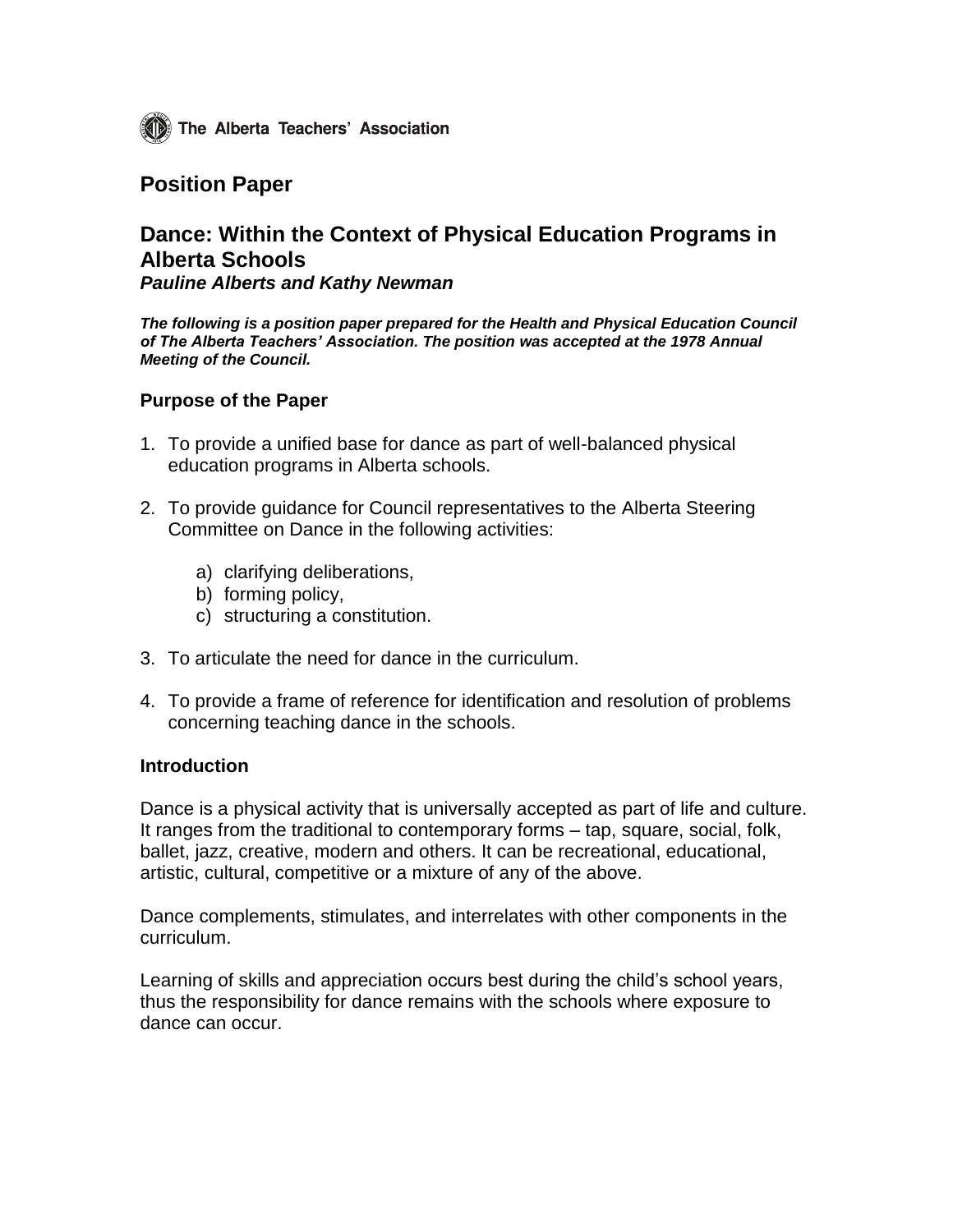## **Position**

The position of the Health and Physical Education Council is stated in the following general terms:

- 1. A variety of dance forms, as part of a broad, balanced, physical education program, should be included in the school curriculum.
- 2. Dance could be extended in the curriculum and beyond the classroom into clubs and other extra-curricular activities, guided by the interest of the learners and the expertise of the teachers.

### **Rationale**

The Health and Physical Education council of The Alberta Teachers' Association has been concerned with the lack of dance instruction in schools. Very few teachers include dance in their programs, and those who do so offer it as a minimal exposure.

The Council executive has indicated a need for various source and resource through which teachers can receive information and instruction to gain more confidence in their own dance experience and expertise.

The full potential of dance needs recognition. Dance is a valuable social and individual life-long activity through which skill, fitness, and relaxation can be achieved, culture preserved, aesthetic appreciation developed, and creative expression allowed to emerge.

The need for dance in education has been expressed in the following studies, professional development activities, and meetings conducted at local, provincial, and national levels:

## 1. LOCAL

- a) The 1975 Physical Education Evaluation Report (PEER) submitted to the trustees by the Department of Physical Education, Calgary Board of education, contained the recommendation that ". . . broad movement experience related to several fields of physical activity: games, gymnastics, aquatics, dance et cetera" be included in the school program.<sup>1</sup>
- b) A survey conducted by the Separate Catholic School Board in Calgary on physical education programs (CAL-SEP-PEP) in 1975 showed a

<sup>1</sup> Calgary Board of Education, Physical Education Department, *Physical Education Evaluation Report* (Calgary, Alta.: The Board, 1975),: pp 13-14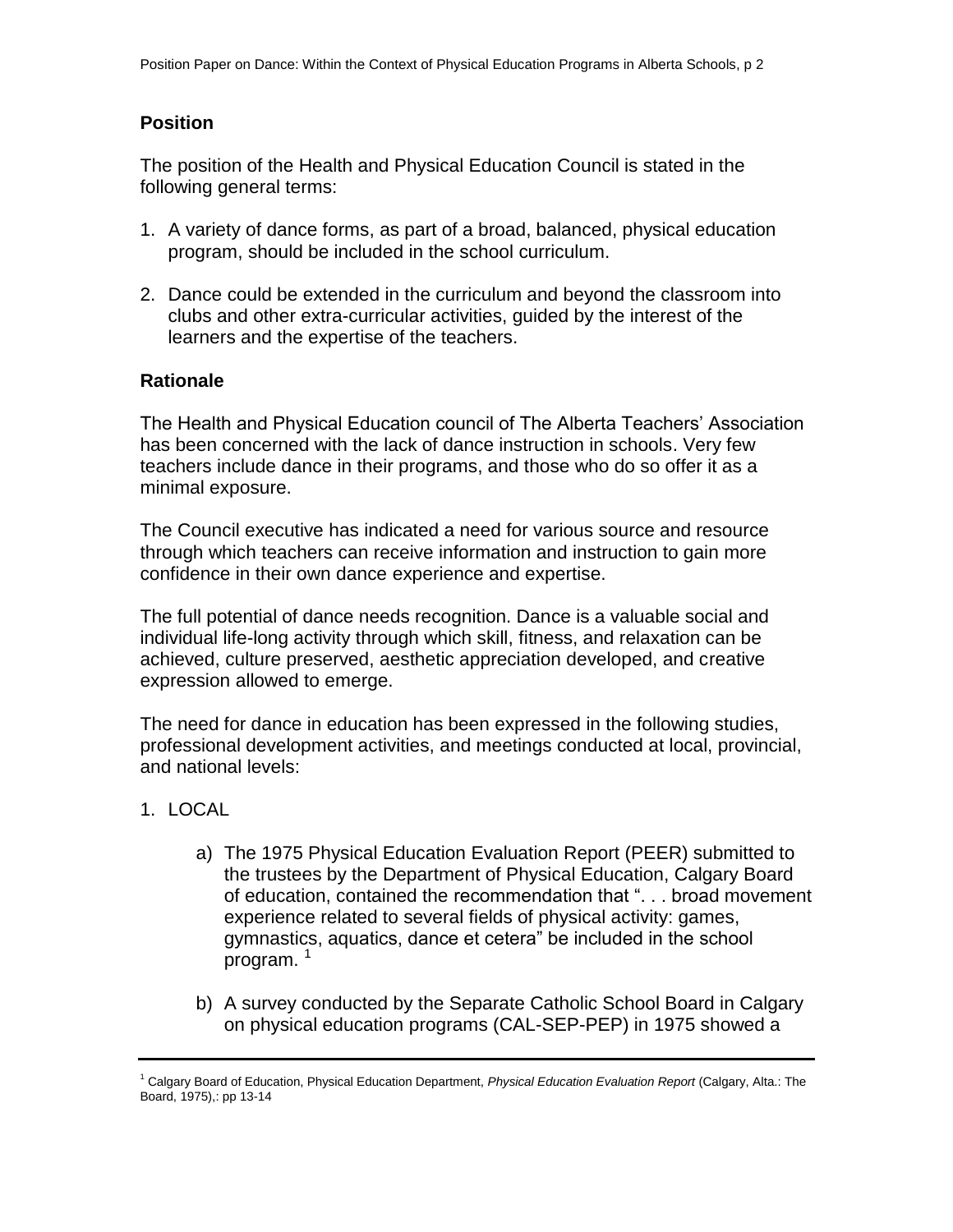need for balanced physical education programs in which dance was included.

- 2. PROVINCIAL
	- a) On October 24 and 25, 1976, citizens of Alberta concerned with all dance forms met in Red Deer to discuss mutual problems. They considered dance sufficiently important when they appointed a steering committee to pursue the topic in the interests of dance in education, performing arts, folk and ethnic societies, and dance studios.
	- b) Southern and northern Alberta dance committees of the Canadian Association for Health, Physical Education, and Recreation (CAHPER) are attempting to promote dance.
	- c) The Health and Physical Education Council of The Alberta Teachers' Association has been conducting drive-in workshops on dance and featuring dance at its annual conferences.
	- d) Dance courses are included in the physical education degree programs in Alberta universities.
- 3. NATIONAL
	- a) The Dance Committee of the Canadian Association for Health, Physical Education, and Recreation, in the *CAHPER* Journal, has published two statements:
		- 1. A statement of concerns and beliefs regarding the status of dance in Canadian education.<sup>2</sup>
		- 2. A statement on the values of creative modern dance in Canadian elementary education.<sup>3</sup>
	- b) An educators' forum has been organized within the Dance in Canada Association, reiterating the need and concern for dance in Canadian schools.
	- c) The National Report on New Perspectives for Elementary School Physical Education Programs in Canada (CAHPER) contained this quotation, emphasizing participation in a range of physical activities:

<sup>2</sup> CAHPER, Dance Committee, "Dance in Canadian Education," *CAHPER* Journal, Jan.-Feb., 1976, pp 17-19.

<sup>3</sup>CAHPER, Dance Committee, "Creative Modern Dance in Canadian Elementary Education, " *CAHPE*R Journal,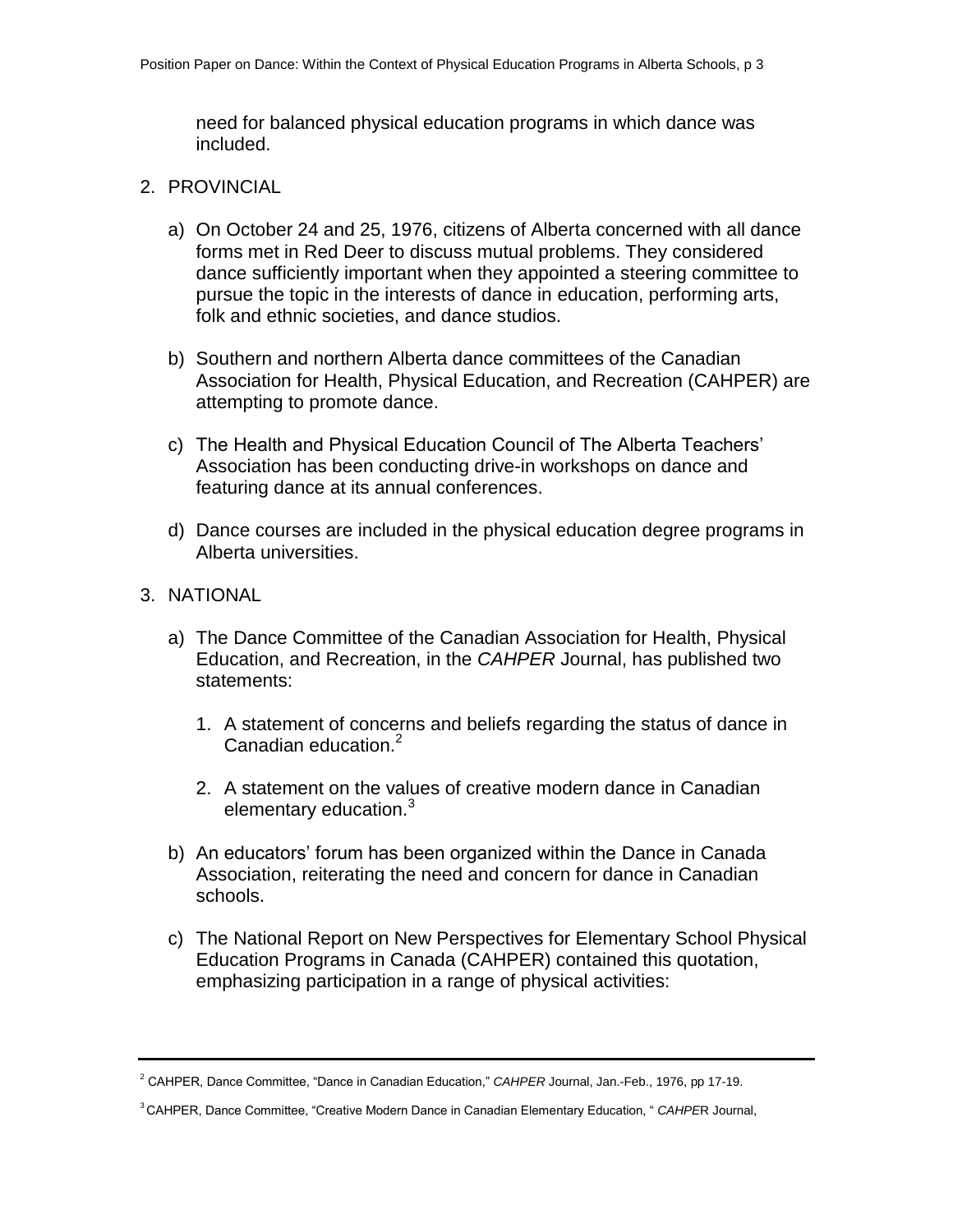Nov.-Dec., 1976, pp 15-20.

Good programs provide maximum active participation in a wide range of movement experience which include creative, expressive, and functional activities.<sup>4</sup>

The activities are specified as: ... games, gymnastics, dance, aquatics and outdoor pursuits.<sup>5</sup>

Local, provincial, and national studies, activities, and statements on dance support the Health and Physical Education Council position. Dance, in all its forms, adapted to the needs of a particular age group, has inspirational potential for educational and human values.

Do the young people in Alberta schools have the right to learn to dance? Council members believe that they do.

Council recommends that dance, within the context of a well-balanced physical education program, be an integral part of the school curriculum.

<sup>4</sup>CAHPER, School Physical Education Activities Committee, "National Report on New Perspectives for Elementary School Physical Education in Canada." Vanier City, Ont.: The Association, December 14, 1976, p.5 (pamphlet)

<sup>5</sup> Ibid.  $\overline{\phantom{a}}$